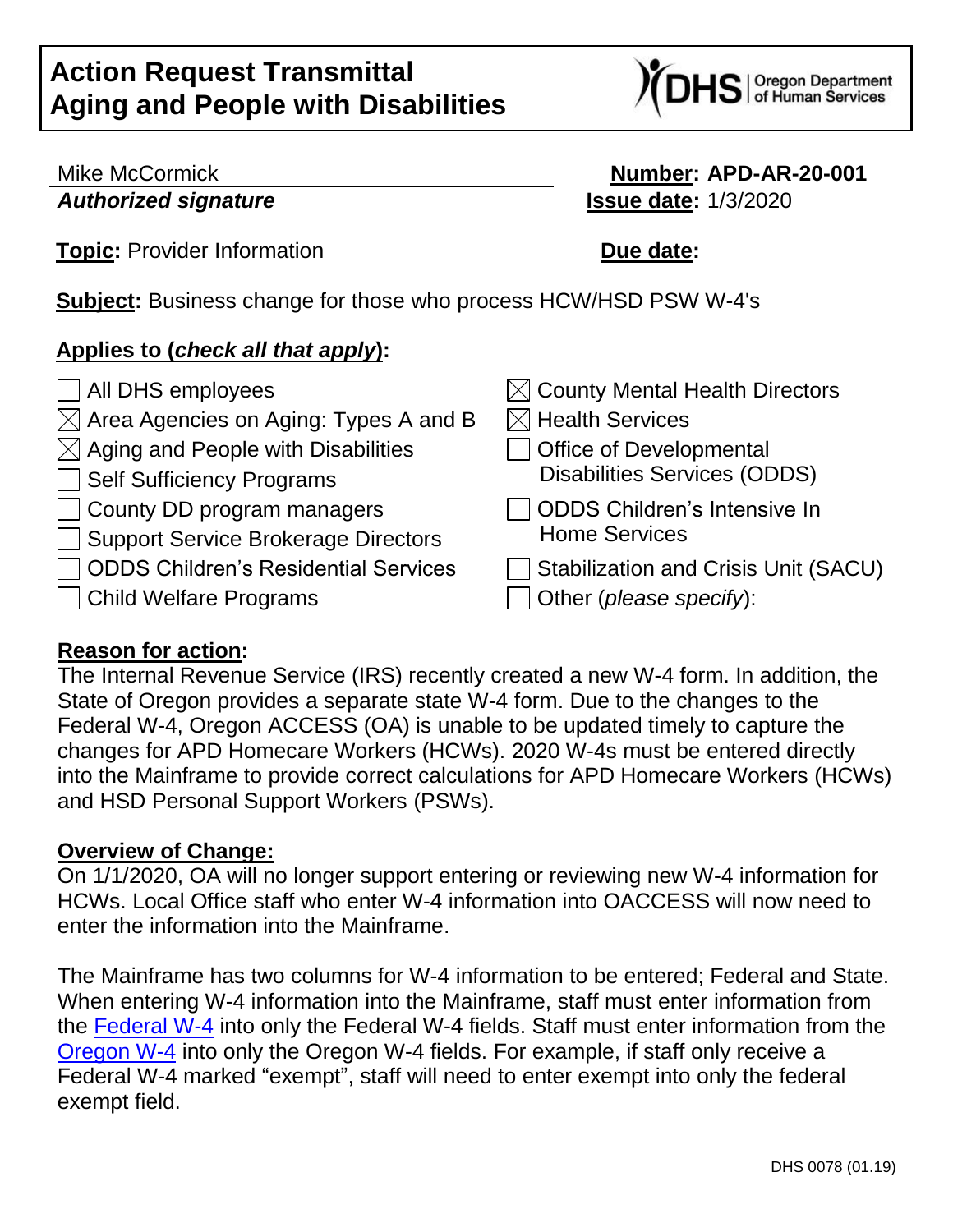Please note the following:

The following HCWs/PSWs MUST fill out a Federal W-4 and an Oregon W-4:

- New enrolled providers. If a provider does not provide a Federal or Oregon W-4, the system will default to Single status with no other withholding adjustments.
- Any provider who wants to make changes to their State or Federal withholdings.
- Any provider who claimed exempt in 2019 and wishes to remain exempt in 2020.

Do not give tax advice! This includes, but is not limited to, telling a provider how to fill out W-4s.

If staff attempt to add W-4 information into OACCESS, this error message will appear: "#### Financial information must be entered by logging into GCIC. After logging in clear screen and type SW41,#####(provider number)."

The MMIS tax information panel and OACCESS information will be out of date as soon as new W-4 information is entered into the Mainframe.

The tax calculation is based on pay date not the date the service was provided.

# **Actions required:**

Beginning 1/1/2020, staff can only accept 2020 W-4s. Staff should be aware that there are separate state (OR-W-4) and Federal (W-4) forms. If a HCW/PSW hands in only one form, staff should tell them that if they have further questions about which form to provide, they should seek information from a tax professional.

Supervisors will be required to submit a 784 IUP to [APD.Security-](mailto:APD.Security-Requests@dhsoha.state.or.us)[Requests@dhsoha.state.or.us](mailto:APD.Security-Requests@dhsoha.state.or.us)</u> (Type A offices must submit this request to [Lori.C.Watt@dhsoha.state.or.us\)](mailto:Lori.C.Watt@dhsoha.state.or.us) for staff rights to be updated granting access to the screens needed to process W-4s in Mainframe/DHR.

• Request the SSUFEDW4 group using the "Other" line on the first page (this group is not on the 784). See screen shot below: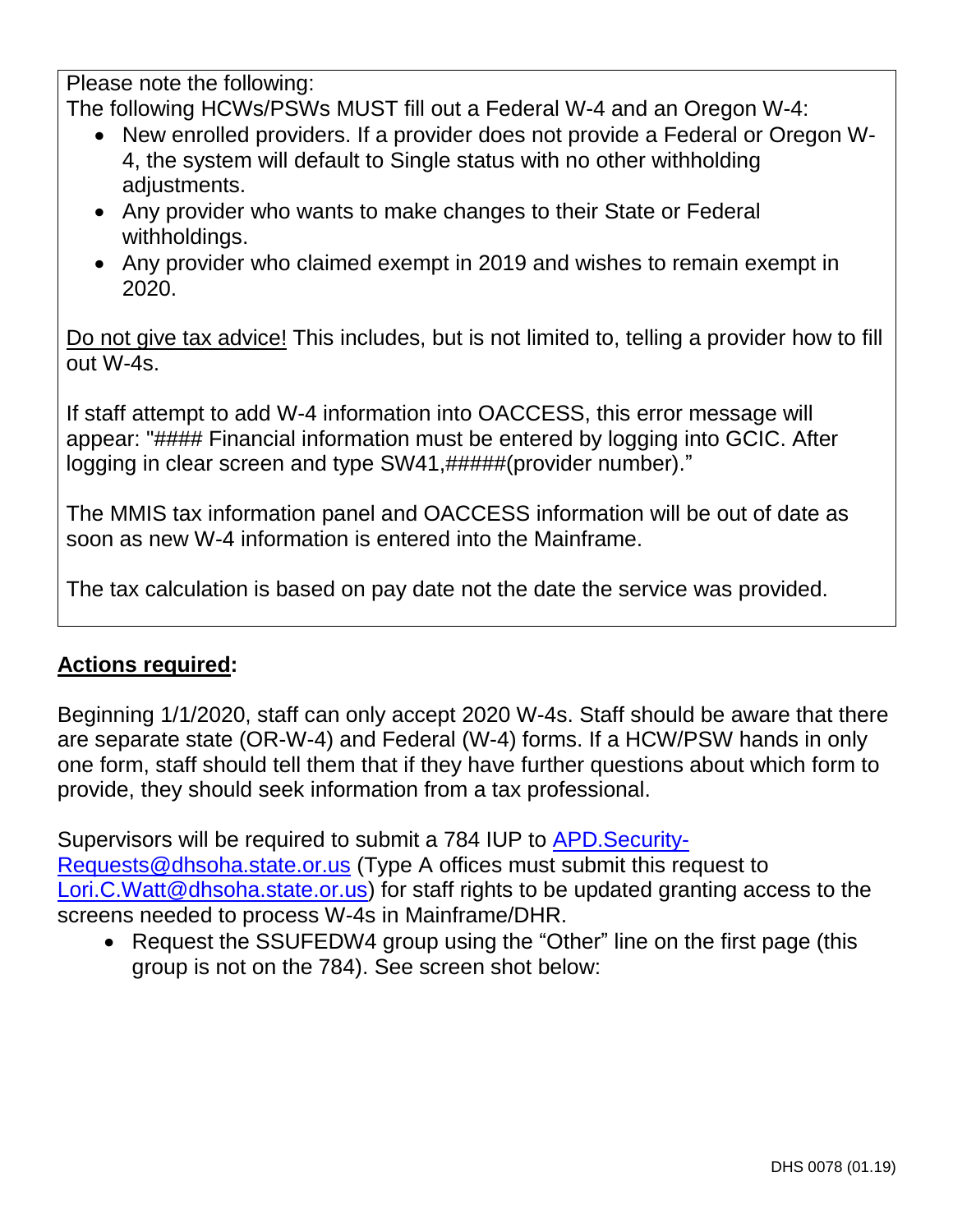| $\frac{1}{2}$ DHS $\frac{10}{{\text{of Human Services}}}$<br>Aging and People with Disabilities<br><b>Noformation Systems Coordination Unit</b> |                             | APD - Individual User Profile                                                                          |  |
|-------------------------------------------------------------------------------------------------------------------------------------------------|-----------------------------|--------------------------------------------------------------------------------------------------------|--|
|                                                                                                                                                 |                             | $\bigoplus$ Section I – Individual user profile ("User" is the person whose account is being affected) |  |
| Check all                                                                                                                                       | $\Box$ Add a new user ID    | Mainframe printer IDL:                                                                                 |  |
| Check here<br>that a                                                                                                                            | $\times$ Modify access      | $\Box$ Revoke a user ID                                                                                |  |
|                                                                                                                                                 |                             | Change name on user ID (new user ID will not be issued for name changes.)                              |  |
| <b>State of P</b>                                                                                                                               | DHS branch no./location:    |                                                                                                        |  |
|                                                                                                                                                 | Contractor:                 |                                                                                                        |  |
|                                                                                                                                                 | ⊠ Other (specify): SSUFEDW4 |                                                                                                        |  |
| Check and Complete                                                                                                                              |                             |                                                                                                        |  |

In order to complete the data entry for W-4s, please review the [training](http://www.dhs.state.or.us/spd/tools/cm/homecare/2020-01-02%2014.39%20W4%20Presentation.mp4) video, (also found on the [HCW website](https://www.dhs.state.or.us/spd/tools/cm/homecare/index.htm) under 'Tools') and/or review the following steps below.

When staff receive a W-4, they should complete the following steps:

- a)Log into the Mainframe/DHR
- b)Type SW4U, provider number and hit <ENTER>

Using this example,  $\frac{\text{sw4u}}{111111}$  the following screen will appear:

| SW4U<br>111111<br>ACTION: PRIME: NAME NOT FOUND                                                                                                                                                                                                | Provider W4 Update |                                                                                                                                                                                      | 12/31/2019 |
|------------------------------------------------------------------------------------------------------------------------------------------------------------------------------------------------------------------------------------------------|--------------------|--------------------------------------------------------------------------------------------------------------------------------------------------------------------------------------|------------|
| ProvType: 73-737 HomeCare Worker<br>ProvID 111111. MMIS-ID: Union-ID:<br>Prov Name: TaxName:<br>ProvAddr:<br>Fica Ded: 1 Payment Method: CHK (CHK/DEP)<br>(1=Withhold FICA 2=No FICA Include on 1099 4=No FICA -exclude from 1099)             |                    | TaxID:<br>$\overline{OR}$                                                                                                                                                            | (SSN)      |
| ** FEDERAL ** New W4 Received:<br>FED Filing Status: MRJ (SGL, MRJ, HOH)<br>Step2 Checkbox Y/N:<br>Step3 Clm Dependent: 00000 00<br>Step4a Oth Income:<br>Step4b Deductions: 00000 00<br>Step4c Extra Wthhold: 00000 00<br>Non Resident Alien: | 00000 00           | ** State ** New W4 Received:<br>State Filing Status: MRJ (SGL, MRJ, MRS)<br>Number of Allowance: 001<br>Additional Withheld: 00000 00 (\$\$\$ cc)<br>State Tax WTH Exmpt: N YR: 0000 |            |
| Tax WTH Exmpt: $N$ YR: 0000<br>IRS Restrict Date:<br><b>PRIME NUMBER:</b>                                                                                                                                                                      |                    | OR Restrict Date:                                                                                                                                                                    |            |
| Last Chg: 2017-03-15 16.47.33 HSHAM01<br>MSG:                                                                                                                                                                                                  |                    |                                                                                                                                                                                      |            |
| $F1 = HeIp$<br>F3=Exit                                                                                                                                                                                                                         |                    |                                                                                                                                                                                      | F12=SPVM   |
| ×<br>1 Sess-1<br>14 I                                                                                                                                                                                                                          | 127.0.0.1          | <b>HTCPWQEB</b>                                                                                                                                                                      | §11/9      |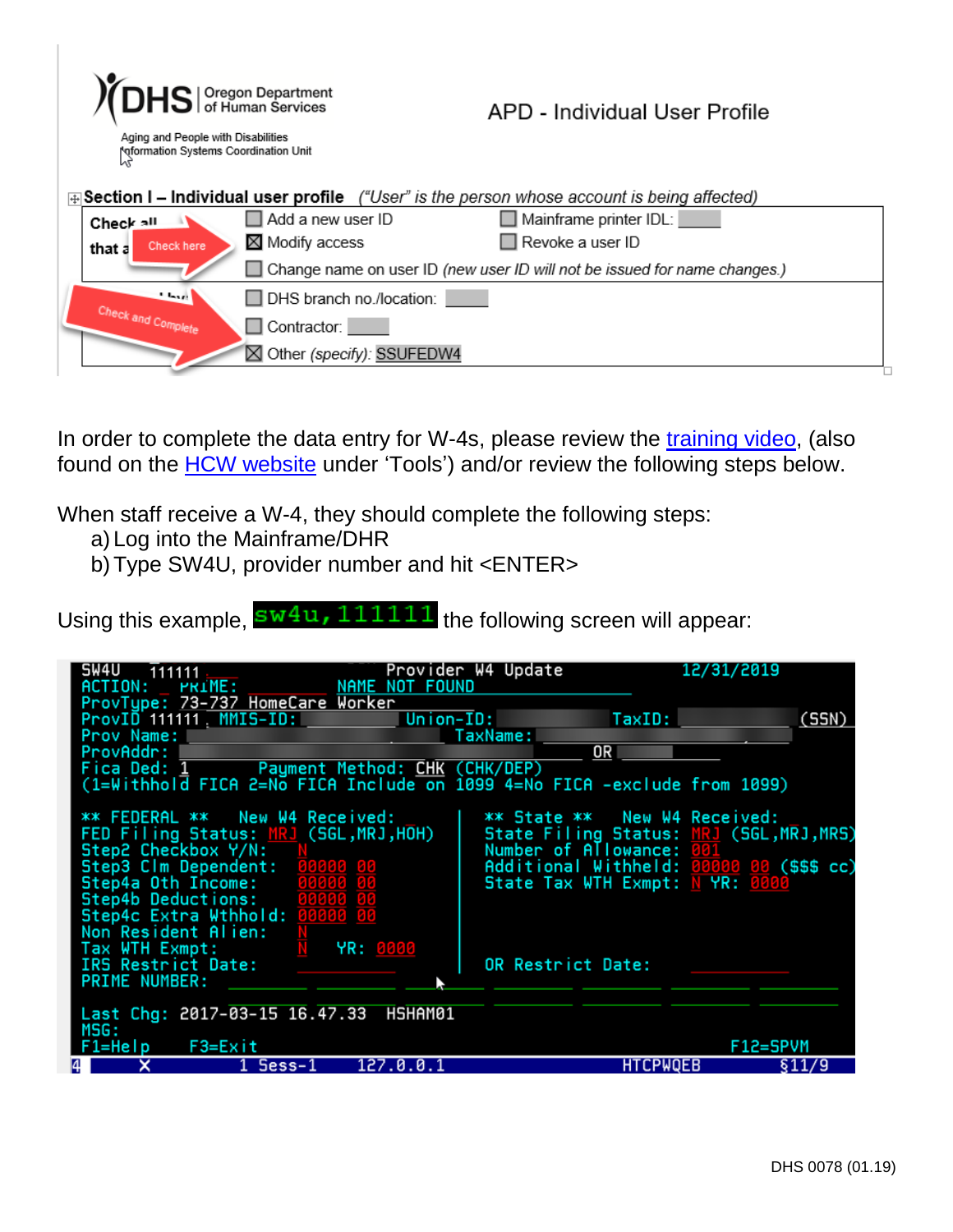## Entering in a Federal W-4

a)Type "Y" in the field to the right of "\*\*FEDERAL\*\* New W4 Received:" (Please note: if a State W-4 is also received, a "Y" may be entered on the State column as well, updating both sections at the same time, making sure to input the correct information into the correct field)

New W4 Received: U \*\* FEDERAL \*\*

b) Press the <ENTER> key

| SW4U<br>111111<br>ACTION:                                                                                                                                                                                                                                                                                                                                                                                                                    | Provider W4 Update | 12/31/2019                                                                                                                                                                           |
|----------------------------------------------------------------------------------------------------------------------------------------------------------------------------------------------------------------------------------------------------------------------------------------------------------------------------------------------------------------------------------------------------------------------------------------------|--------------------|--------------------------------------------------------------------------------------------------------------------------------------------------------------------------------------|
| ProvType: 73-737 HomeCare Worker<br>ProvID 111111 MMIS-ID: Union-ID:<br>Prov Name: William Providence and Contract Contract of the Contract of the Contract of the Contract of the Contract of the Contract of the Contract of the Contract of the Contract of the Contract of the Contract of the Con<br>ProvAddr:<br>Fica Ded: 1 Payment Method: CHK (CHK/DEP)<br>(1=Withhold FICA 2=No FICA Include on 1099 4=No FICA -exclude from 1099) | TaxName:           | TaxID:<br>(SSN)<br>$\overline{OR}$                                                                                                                                                   |
| <b>** FEDERAL ** New W4 Received: Y</b><br>FED Filing Status: MRJ (SGL, MRJ, AOH) 1<br>Step2 Checkbox Y/N: N 2<br>Step3 Clm Dependent: 00000 00 3<br>Step4a Oth Income:<br>Step4b Deductions: 00000 00 5<br>Step4c Extra Wthhold: 00000 00 6<br>Non Resident Alien: $7^{\circ}$                                                                                                                                                              | 00000 00 4         | ** State ** New W4 Received:<br>State Filing Status: MRJ (SGL, MRJ, MRS)<br>Number of Allowance: 001<br>Additional Withheld: 00000 00 (\$\$\$ cc)<br>State Tax WTH Exmpt: N YR: 0000 |
| Tax WTH Exmpt:<br>IRS Restrict Date:<br><b>PRIME NUMBER:</b>                                                                                                                                                                                                                                                                                                                                                                                 | YR: 0000           | OR Restrict Date:                                                                                                                                                                    |
| Last Chg: 2017-03-15 16.47.33<br>MSG: P580 OK To Update<br>$F1 = He/p$ $F3 = E7$                                                                                                                                                                                                                                                                                                                                                             | HSHAM01            | F12=SPVM                                                                                                                                                                             |
| $1$ Sess-1                                                                                                                                                                                                                                                                                                                                                                                                                                   | 127.0.0.1          | <b>HTCPWQEB</b><br>§11/9                                                                                                                                                             |

The red circles correspond with the Federal W-4 form (see examples below)

c) Enter the red circle fields as follows:

Red 1:

| Single or Married filing separately | SGL |
|-------------------------------------|-----|
| Married filing jointly              | MRJ |
| Head of household                   | HOH |

Red 2: If the box is checked type "Y"

Red 3-6: Enter the dollar amount in this box. Whole dollars to the left of the space, cents to the right. Example:  $\frac{90110}{22} = $110.02$ 

Red 7 (is the line above the signature box on the W-4): If "Nonresident Alien" or "NRA" is written anywhere on this line type "Y" on the field to the right of "Non Resident Alien", otherwise leave this field "N"

Non Resident Alien: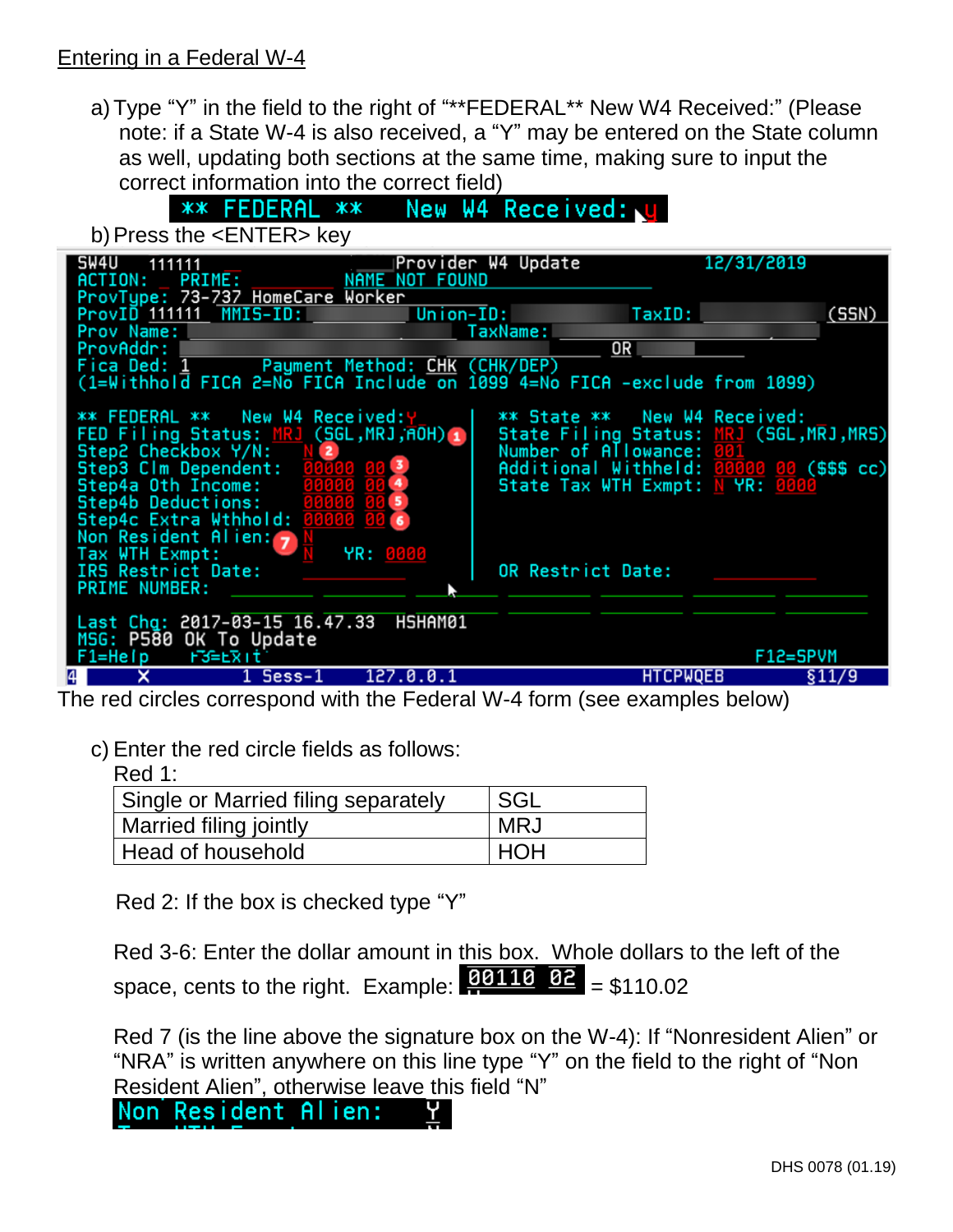If "Exempt" is written anywhere on this line type "Y" in the field to the right of "Tax WTH Exmpt" and "2020" to the right of field "YR:"

\*\*\*Note\*\*\* If Exempt, or Nonresident Alien is written anywhere else on the form besides on this line disregard the information and leave the field "N"

d)Press the <F9> key to save. At the bottom of the screen staff will see the following message:<br>MSG: P699 Fed

| W-4                                                    |                | <b>Employee's Withholding Certificate</b>                                                                                                                                                                                                                                                                                 |                                                                 | OMB No. 1545-0074                                                 |
|--------------------------------------------------------|----------------|---------------------------------------------------------------------------------------------------------------------------------------------------------------------------------------------------------------------------------------------------------------------------------------------------------------------------|-----------------------------------------------------------------|-------------------------------------------------------------------|
|                                                        |                | ► Complete Form W-4 so that your employer can withhold the correct federal income tax from your pay.<br>Give Form W-4 to your employer.                                                                                                                                                                                   |                                                                 | 2020                                                              |
| Department of the Treasury<br>Internal Revenue Service |                | $\blacktriangleright$ Your withholding is subject to review by the IRS.                                                                                                                                                                                                                                                   |                                                                 |                                                                   |
| Step 1:                                                |                | (a) First name and middle initial<br>Last name                                                                                                                                                                                                                                                                            |                                                                 | (b) Social security number                                        |
| <b>Enter</b>                                           | <b>Address</b> |                                                                                                                                                                                                                                                                                                                           |                                                                 | Does your name match the                                          |
| Personal<br>Information                                |                |                                                                                                                                                                                                                                                                                                                           | name on your social security<br>card? If not, to ensure you get |                                                                   |
|                                                        |                | City or town, state, and ZIP code                                                                                                                                                                                                                                                                                         |                                                                 | credit for your earnings, contact<br>SSA at 800-772-1213 or go to |
|                                                        | (c)            | Single or Married filing separately                                                                                                                                                                                                                                                                                       |                                                                 | www.ssa.gov.                                                      |
|                                                        |                | Married filing jointly (or Qualifying widow(er))                                                                                                                                                                                                                                                                          |                                                                 |                                                                   |
|                                                        |                | Head of household (Check only if you're unmarried and pay more than half the costs of keeping up a home for yourself and a qualifying individual.)                                                                                                                                                                        |                                                                 |                                                                   |
|                                                        |                | Complete Steps 2–4 ONLY if they apply to you; otherwise, skip to Step 5. See page 2 for more information on each step, who can<br>claim exemption from withholding, when to use the online estimator, and privacy.                                                                                                        |                                                                 |                                                                   |
| Step 2:                                                |                | Complete this step if you (1) hold more than one job at a time, or (2) are married filing jointly and your spouse<br>also works. The correct amount of withholding depends on income earned from all of these jobs.                                                                                                       |                                                                 |                                                                   |
| <b>Multiple Jobs</b><br>or Spouse                      |                | Do only one of the following.                                                                                                                                                                                                                                                                                             |                                                                 |                                                                   |
| Works                                                  |                | (a) Use the estimator at www.irs.gov/W4App for most accurate withholding for this step (and Steps 3–4); or                                                                                                                                                                                                                |                                                                 |                                                                   |
|                                                        |                | (b) Use the Multiple Jobs Worksheet on page 3 and enter the result in Step 4(c) below for roughly accurate withholding; or                                                                                                                                                                                                |                                                                 |                                                                   |
|                                                        |                | (c) If there are only two jobs total, you may check this box. Do the same on Form W-4 for the other job. This option                                                                                                                                                                                                      |                                                                 |                                                                   |
|                                                        |                | is accurate for jobs with similar pay; otherwise, more tax than necessary may be withheld .                                                                                                                                                                                                                               |                                                                 | $\blacksquare$                                                    |
|                                                        |                |                                                                                                                                                                                                                                                                                                                           |                                                                 |                                                                   |
|                                                        |                | TIP: To be accurate, submit a 2020 Form W-4 for all other jobs. If you (or your spouse) have self-employment                                                                                                                                                                                                              |                                                                 |                                                                   |
|                                                        |                | income, including as an independent contractor, use the estimator.                                                                                                                                                                                                                                                        |                                                                 |                                                                   |
|                                                        |                | Complete Steps 3–4(b) on Form W-4 for only ONE of these jobs. Leave those steps blank for the other jobs. (Your withholding will<br>be most accurate if you complete Steps 3–4(b) on the Form W-4 for the highest paying job.)<br>If your income will be \$200,000 or less (\$400,000 or less if married filing jointly): |                                                                 |                                                                   |
| Step 3:<br>Claim<br><b>Dependents</b>                  |                | Multiply the number of qualifying children under age 17 by \$2,000 ▶ \$                                                                                                                                                                                                                                                   |                                                                 |                                                                   |
|                                                        |                | Multiply the number of other dependents by \$500                                                                                                                                                                                                                                                                          |                                                                 |                                                                   |
|                                                        |                | Add the amounts above and enter the total here                                                                                                                                                                                                                                                                            | 3                                                               | 3<br>s                                                            |
| Step 4<br>(optional):<br>Other                         |                | (a) Other income (not from jobs). If you want tax withheld for other income you expect<br>this year that won't have withholding, enter the amount of other income here. This,<br>include interest, dividends, and retirement income                                                                                       |                                                                 | $4(a)$ $S$                                                        |
|                                                        |                | (b) Deductions. If you expect to claim deductions other than the standard deduction<br>and want to reduce your withholding, use the Deductions Worksheet on page 3,<br>enter the result here                                                                                                                              |                                                                 | $4(b)$ $ S$                                                       |
| Adjustments                                            |                |                                                                                                                                                                                                                                                                                                                           |                                                                 |                                                                   |
|                                                        |                | (c) Extra withholding. Enter any additional tax you want withheld each pay period 6                                                                                                                                                                                                                                       |                                                                 | $4(c)$ \$                                                         |
| Step 5:                                                |                | Under penalties of perjury, I declare that this certificate, to the best of my knowledge and belief, is true, correct, and complete.                                                                                                                                                                                      |                                                                 |                                                                   |
| Sign                                                   |                |                                                                                                                                                                                                                                                                                                                           |                                                                 |                                                                   |
|                                                        |                |                                                                                                                                                                                                                                                                                                                           |                                                                 |                                                                   |
| Here<br><b>Employers</b>                               |                | Employee's signature (This form is not valid unless you sign it.)<br>Employer's name and address                                                                                                                                                                                                                          | <b>Date</b><br>First date of                                    | Employer identification                                           |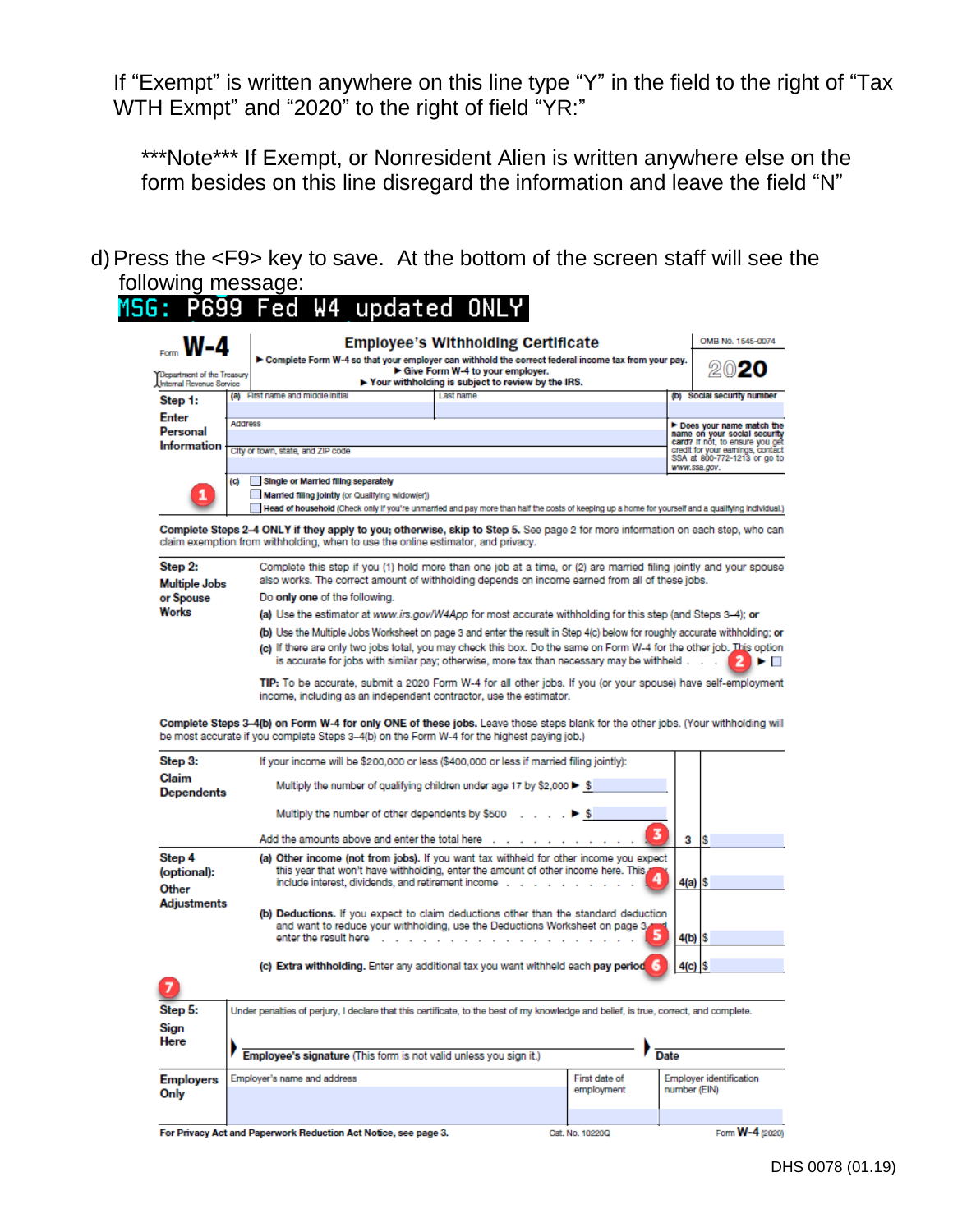| Entering in an OR W-4                                                                                                                                                                                                          |                                                                      |
|--------------------------------------------------------------------------------------------------------------------------------------------------------------------------------------------------------------------------------|----------------------------------------------------------------------|
| a) Type "Y" in the field to the right of **State** "New W-4 Received:"                                                                                                                                                         |                                                                      |
|                                                                                                                                                                                                                                | ** State ** New W4 Received:                                         |
| b) Press the <enter> key</enter>                                                                                                                                                                                               |                                                                      |
| SW4U<br>111111<br>ACTION: PRIME: NAME NOT FOUND                                                                                                                                                                                | Provider W4 Update<br>12/31/2019                                     |
| ProvType: 73-737 HomeCare Worker<br>ProvID 111111 MMIS-ID:                                                                                                                                                                     | TaxID:<br>(SSN)<br>Union-ID:                                         |
| Prov Name: Name: Name and Name and Name and Name and Name and Name and Name and Name and Name and Name and Name and Name and Name and Name and Name and Name and Name and Name and Name and Name and Name and Name and Name an | TaxName:                                                             |
| ProvAddr:<br>Fica Ded: 1 Payment Method: CHK (CHK/DEP)                                                                                                                                                                         | OR                                                                   |
| (1=Withhold FICA 2=No FICA Include on 1099 4=No FICA -exclude from 1099)                                                                                                                                                       |                                                                      |
| ** FEDERAL ** New W4 Received:                                                                                                                                                                                                 | ** State ** New W4 Recejved: Y                                       |
| FED Filing Status: MRJ (SGL, MRJ, HOH)<br>Step2 Checkbox Y/N:                                                                                                                                                                  | State Filing Status: MRJ (SGL, MRJ, MRS)<br>Number of Allowance: 001 |
| Step3 Clm Dependent:                                                                                                                                                                                                           | Additional Withheld: 00000<br>$3$ i\$\$ cc)                          |
| Step4a Oth Income:<br>Step4b Deductions:                                                                                                                                                                                       | State Tax WTH Exmpt: N YR:                                           |
| Step4c Extra Wthhold:<br>Non Resident Alien:                                                                                                                                                                                   |                                                                      |
| YR: 0000<br>Tax WTH Exmpt:                                                                                                                                                                                                     |                                                                      |
| IRS Restrict Date:<br><b>PRIME NUMBER:</b>                                                                                                                                                                                     | OR Restrict Date:                                                    |
|                                                                                                                                                                                                                                |                                                                      |
| Last Chg: 2017-03-15 16.47.33<br>HSHAM01<br>MSG: P580 OK To Update                                                                                                                                                             |                                                                      |
| F3=Exit<br>F1=Help                                                                                                                                                                                                             | F12=SPVM                                                             |
| 4<br>1 Sess-1<br>127.0.0.1                                                                                                                                                                                                     | <b>HTCPWQEB</b><br>\$11/9                                            |

The yellow cirlces correspond with the Oregon W-4 form (see example below)

c) Enter the yellow, circle fields as follows:

Yellow 1: Type the code associated with the check box

| Single                               | SGL        |
|--------------------------------------|------------|
| <b>Married</b>                       | <b>MRJ</b> |
| Married but witholding at the higher | <b>MRS</b> |
| single rate                          |            |

Yellow 2: Type the number of allowances

Yellow 3: Type the amount entered, if any, both dollars and cents:

Additional Withheld: 00000 00 (\$\$\$ cc)

Yellow 4: If "Exempt" is written on line 4b type the letter written on line 4a (A-M) to the right of "State Tax WTH Exmpt" and enter the year to the right of "YR" field.

 $CD: C$ State Tax WTH EXMPT YR:

d) Press the <F9> key to save, the following message will display at the bottom of the screen MSG: P700 State W4 updated ONLY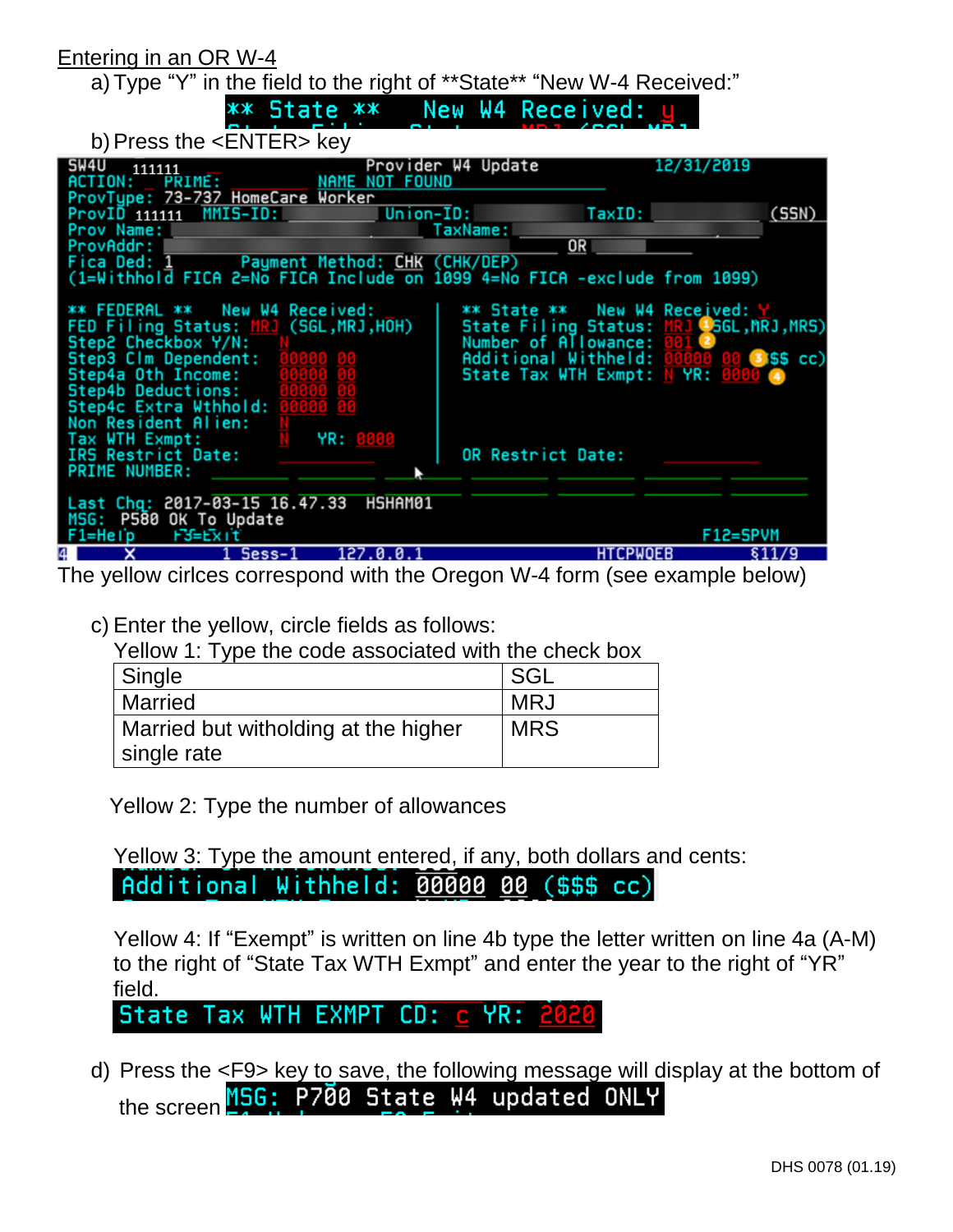### **Clear this page**

## 2019 Form OR-W-4

Page 1 of 4, 150-101-402 (Rev. 12-18)

Oregon Withholding

Oregon Department of Revenue



Office use only

#### **Important Information**

#### Complete Form CR-W-4 If:

- · You're a new employee.
- . You filed a 2018 or 2019 federal Form W-4 with your employer and didn't file a separate Oregon form specifying a different number of allowances for Oregon.
- . You weren't satisfied with your prior year Oregon tax-topay or refund amount.
- . You've had a recent personal or financial change that may affect your tax situation, such as a change in your income, filing status, or number of dependents.

#### Specific information to consider:

- . Do you (including your spouse) have another job?
- · Do you expect your wages or adjusted gross income (ACI) on your 2019 return to be more than \$100,000 (or

\$200,000 if filing using the married filing jointly or qualified widow(er) filing status)?

- . Are you making mid-year changes to your withholding?
- Do you receive pension or annuity payments?
- Are you a part-year resident, nonresident, or nonresident alien?

If you answered yos to any of these questions, read  $300$ the "Specific Information" section in the instructions before filling out the corresponding worksheets or

Form OR-W-4. The online Oregon Withholding Calculator at www.oregon.gov/dor may provide more accurate results. If you use the online calculator, you don't need to complete any of the corresponding worksheets.

Otherwise, read the instructions and complete all applicable worksheets before filling out the Form OR-W-4 and giving it to your employer.

Separate here and give Form OR-W-4 to your employer. Keep the worksheets for your records.

|    | Form OR-W-4                                                 |                  | <b>Oregon Employee's Withholding Allowance Certificate</b>                                                                                                                                                                                                                                                                                                                                                                |         | 2019        |
|----|-------------------------------------------------------------|------------------|---------------------------------------------------------------------------------------------------------------------------------------------------------------------------------------------------------------------------------------------------------------------------------------------------------------------------------------------------------------------------------------------------------------------------|---------|-------------|
|    | First name and initial                                      | <b>Laxi rome</b> | Social Security number (SSN)                                                                                                                                                                                                                                                                                                                                                                                              |         |             |
|    | Address                                                     |                  | City                                                                                                                                                                                                                                                                                                                                                                                                                      | Stole   | 71 Procedur |
|    |                                                             |                  |                                                                                                                                                                                                                                                                                                                                                                                                                           |         |             |
| 1. | Selectione: Single                                          | Married          | Note: Your eligibility to claim a certain number of allowances or an exemption from withholding is subject to review by the Oregon<br>Department of Revenue. Your employer may be required to send a copy of this form to the department for review.<br>Married, but withholding at the higher single rate.<br>Note: if married, but legally separated, or if your spouse is a nonresident allen, check the "Single" box. |         |             |
| 2. |                                                             |                  | Allowances. Total number of allowances you're claiming on line A4, B15, or C5. If you meet a                                                                                                                                                                                                                                                                                                                              |         |             |
| з. |                                                             |                  |                                                                                                                                                                                                                                                                                                                                                                                                                           |         |             |
|    |                                                             |                  | Exemption from withholding. I certify that my wages are exempt from withholding and I meet<br>the conditions for examption as stated on page 2 of the instructions. Complete both lines below:                                                                                                                                                                                                                            |         |             |
|    |                                                             |                  |                                                                                                                                                                                                                                                                                                                                                                                                                           |         |             |
|    |                                                             |                  |                                                                                                                                                                                                                                                                                                                                                                                                                           | .4b.    |             |
|    |                                                             |                  | Sign here. Under penalty of false swearing. I declare that the information provided is true, correct, and complete.                                                                                                                                                                                                                                                                                                       |         |             |
|    | Employee's stonature (This form tan't valid unless stonad.) |                  |                                                                                                                                                                                                                                                                                                                                                                                                                           | Dala    |             |
|    | Employer, Complete the following                            |                  |                                                                                                                                                                                                                                                                                                                                                                                                                           |         |             |
|    | Employer's name                                             |                  | Federal employer identification number (FER4)                                                                                                                                                                                                                                                                                                                                                                             |         |             |
|    | Elementower's auditives.                                    |                  | Œм                                                                                                                                                                                                                                                                                                                                                                                                                        | 5 bela- | ZIP codo    |

-Provide this form to your employer-